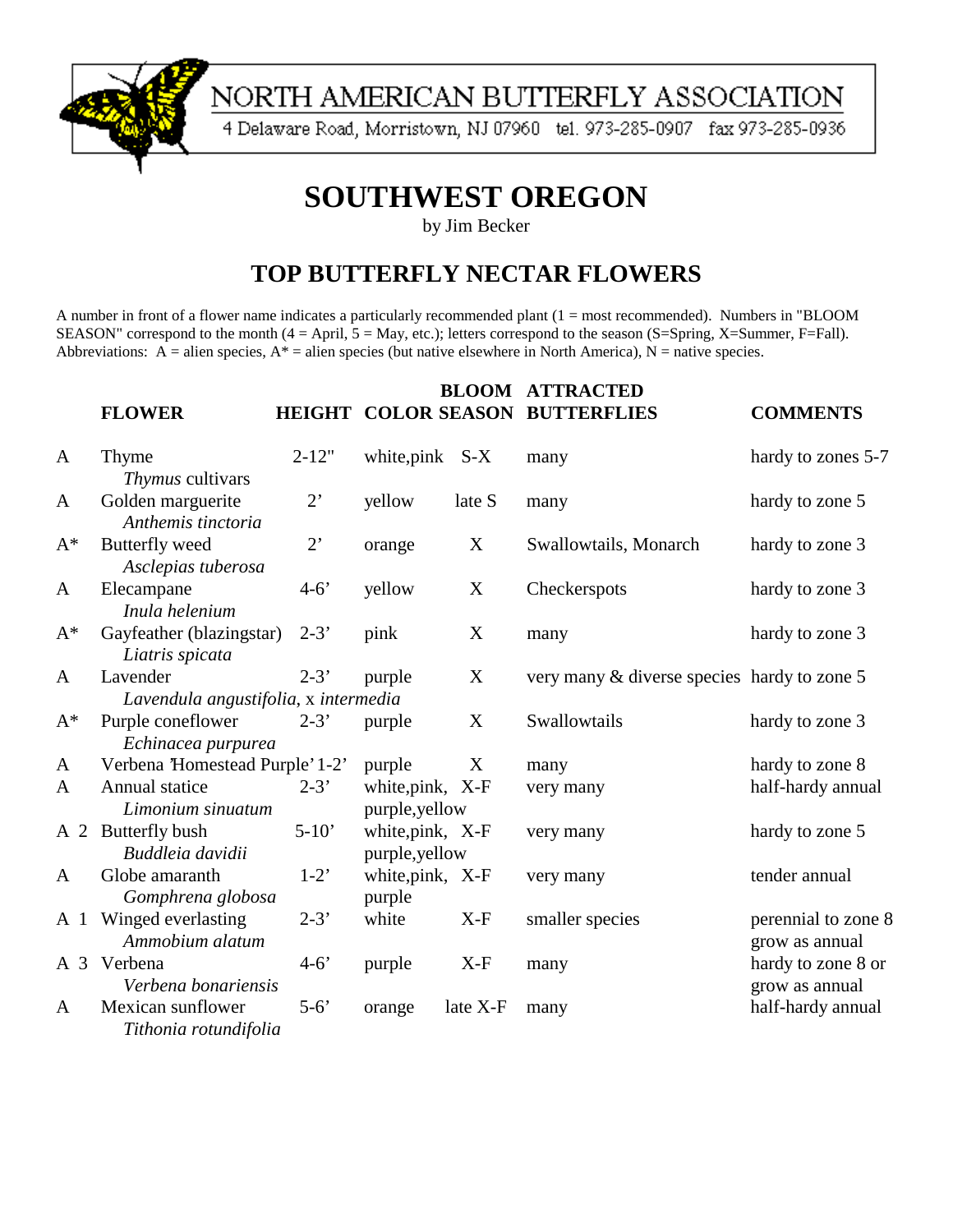#### **NECTAR FLOWERS THAT DON'T WORK IN THIS REGION**

**FLOWER COMMENTS**

none to list

#### **TOP CATERPILLAR FOOD PLANTS**

Abbreviations:  $A =$  alien species,  $N =$  native species.

|              | <b>NAME</b>                                    |             | HEIGHT BUTTERFLY CATERPILLARS | <b>COMMENTS</b>                        |
|--------------|------------------------------------------------|-------------|-------------------------------|----------------------------------------|
| $\mathbf N$  | Artemisia                                      | 3'          | American Lady                 |                                        |
|              | Artemisia ludoviciana                          |             |                               |                                        |
| N            | Buckbrush<br>Ceanothus                         | various     | California Tortoiseshell      | these are shrubs<br>and small trees    |
| A            | Fennel<br>Foeniculum vulgare                   | $3-4'$      | Anise Swallowtail             |                                        |
| A            | Globe thistle                                  | 3'          | Painted Lady                  |                                        |
|              | Echinops ritro, exaltatus                      |             |                               |                                        |
| A            | High mallow                                    | 3'          | <b>West Coast Lady</b>        |                                        |
| A            | Malva sylvestris<br>Marsh mallow               | 3'          | <b>West Coast Lady</b>        |                                        |
|              | Althaea officinalis                            |             |                               |                                        |
| A            | Milkweed: butterfly weed<br>Asclepias tuberosa | $2^{\circ}$ | Monarch                       | these alien milk-<br>weeds are easy to |
| $\mathbf{A}$ | Milkweed: Mexican<br>Asclepias curassavica     | 3'          | Monarch                       | grow in regularly<br>watered garden    |
| A            | Milkweed: swamp<br>Asclepias incarnata         | 3'          | Monarch                       | conditions                             |
| $\mathbf N$  | Milkweed: showy<br>Asclepias speciosa          | 3'          | Monarch                       | prefers drier<br>summer conditions     |
| A            | Mugwort<br>Artemisia vulgaris                  | $4 - 6'$    | American Lady                 |                                        |
| $\mathbf N$  | Pearly everlasting<br>Anaphalis margaritacea   | 18"         | American Lady                 |                                        |
| A            | Plantain                                       | $1^{\circ}$ | Common Buckeye                | red leaves are                         |
|              | Plantago major 'rubrifolia'                    |             |                               | very attractive                        |

Note: Some potentially good caterpillar plants on which we don't notice activity include nettles (*Urtica dioica*), violets (*Viola*), asters (*Aster*), viburnum (*Viburnum*).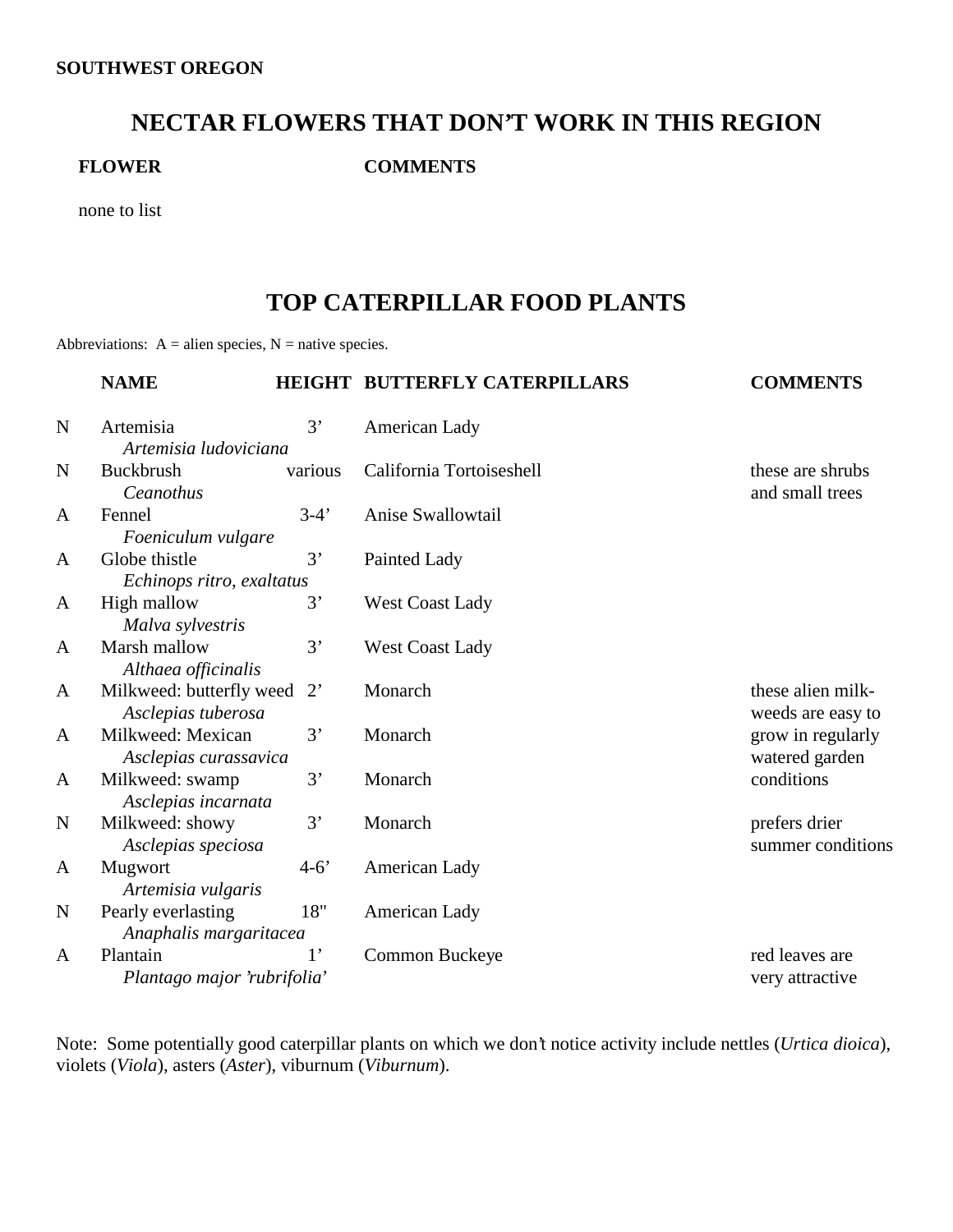## **COMMON BUTTERFLIES FOR YOUR GARDEN & YARD**

A number in front of a butterfly name indicates a particularly likely species (1 = most expected to be seen). Letters in "FLIGHT PERIOD" and "CATERPILLAR SEASON" correspond to the season  $(S = spring, X = summer, F = fall)$ .

| <b>NAME</b>                  | <b>PERIOD</b> | <b>FLIGHT CATERPILLAR</b><br><b>SEASON</b> | <b>CATERPILLAR</b><br><b>FOOD PLANTS</b> | <b>COMMENTS</b> |
|------------------------------|---------------|--------------------------------------------|------------------------------------------|-----------------|
|                              |               |                                            |                                          |                 |
| Anise Swallowtail            | $S-X$         | S,F                                        | members of                               |                 |
| Papilio zelicaon             |               |                                            | parsley family                           |                 |
| Western Tiger Swallowtail    | $S-X$         | $X-F$                                      | willow, poplar                           | our most common |
| Papilio rutulus              |               |                                            |                                          | swallowtail     |
| Pale Swallowtail             | $S-X$         | $X-F$                                      | wild cherry/plum                         |                 |
| Papilio eurymedon            |               |                                            | buckbrush                                |                 |
| Sara Orangetip               | ${\bf S}$     | S                                          | members of                               |                 |
| Anthocharis sara             |               |                                            | mustard family                           |                 |
| <b>Purplish Copper</b>       | X             | S                                          | members of                               |                 |
| Lycaena helloides            |               |                                            | knotweed family                          |                 |
| Mountain Mahogany Hairstreak | X             | S                                          | Mountain mahogany                        |                 |
| Satyrium tetra               |               |                                            | (Cercocarpus)                            |                 |
| <b>Brown Elfin</b>           | S             | S                                          | members of heath                         |                 |
| Callophrys augustinus        |               |                                            | and other families                       |                 |
| <b>Western Tailed-Blue</b>   | $S-X$         |                                            | members of pea                           |                 |
| Everes amyntula              |               |                                            | family                                   |                 |
| <b>Spring Azure</b>          | $S-X$         | $S-X$                                      | flowers in many                          | very common     |
| Celastrina ladon             |               |                                            | families                                 |                 |
| <b>Mylitta Crescent</b>      | X             | ${\bf S}$                                  | thistles                                 |                 |
| Phyciodes mylitta            |               |                                            |                                          |                 |
| Variable Checkerspot         | S             |                                            | members of                               | very sporadic   |
| Euphydryas chalcedona        |               |                                            | snapdragon family                        |                 |
| <b>Mourning Cloak</b>        | ${\bf S}$     | X                                          | willow                                   |                 |
| Nymphalis antiopa            |               |                                            |                                          |                 |
| California Tortoiseshell     | S             |                                            | buckbrush                                |                 |
| Nymphalis californica        |               |                                            |                                          |                 |
| American Lady                | $X-F$         |                                            | Artemisia,                               |                 |
| Vanessa virginiensis         |               |                                            | everlastings                             |                 |
| Painted Lady                 | $X-F$         |                                            | <i>Echinops</i> (and others)             |                 |
| Vanessa cardui               |               |                                            |                                          |                 |
| <b>West Coast Lady</b>       | $X-F$         |                                            | mallows                                  |                 |
| Vanessa annabella            |               |                                            |                                          |                 |
| Common Buckeye               | $X-F$         |                                            | plantain                                 | very sporadic   |
| Junonia coenia               |               |                                            |                                          |                 |
| Lorquin's Admiral            | $X-F$         |                                            | willows                                  |                 |
| Limenitis lorquini           |               |                                            |                                          |                 |
| California Sister            | $X-F$         |                                            | oaks                                     | our common mud- |
| Adelpha bredowii             |               |                                            |                                          | puddler         |